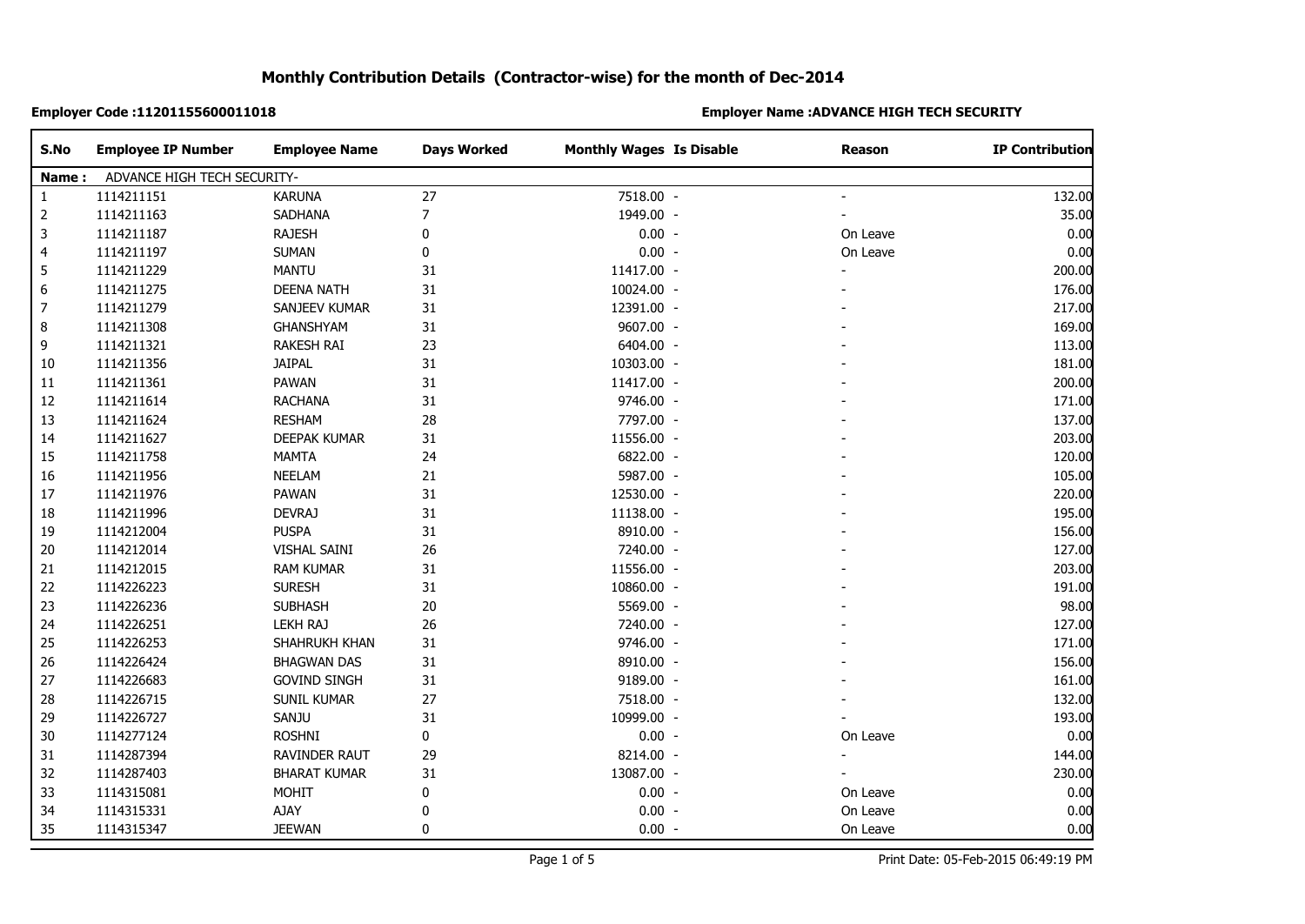| S.No | <b>Employee IP Number</b> | <b>Employee Name</b> | <b>Days Worked</b> | <b>Monthly Wages Is Disable</b> | Reason       | <b>IP Contribution</b> |
|------|---------------------------|----------------------|--------------------|---------------------------------|--------------|------------------------|
| 36   | 1114331121                | PRITHVI RAJ          | 18                 | 2853.00 -                       |              | 50.00                  |
| 37   | 1114331123                | SANTOSH KUMAR        | 0                  | $0.00 -$                        | On Leave     | 0.00                   |
| 38   | 1114344884                | <b>NIMEY</b>         | $\pmb{0}$          | $0.00 -$                        | On Leave     | 0.00                   |
| 39   | 1114344894                | <b>MANI RAJ</b>      | 15                 | 2378.00 -                       |              | 42.00                  |
| 40   | 1114348147                | SANDEEP SINGH        | 31                 | 12948.00 -                      |              | 227.00                 |
| 41   | 1114348211                | <b>PUSHPENDER</b>    | 9                  | 2506.00 -                       |              | 44.00                  |
| 42   | 1114348227                | <b>GOPAL</b>         | $\mathbf 0$        | $0.00 -$                        | On Leave     | 0.00                   |
| 43   | 1114348231                | RAHUL MATHUR         | $\pmb{0}$          | $0.00 -$                        | Left Service | 0.00                   |
| 44   | 1114348241                | <b>NAVEEN KUMAR</b>  | $\overline{7}$     | 2088.00 -                       |              | 37.00                  |
| 45   | 1114348244                | VICKY KUMAR PANIKA   | 27                 | 7518.00 -                       |              | 132.00                 |
| 46   | 1114348248                | <b>GOURAV</b>        | 31                 | 11834.00 -                      |              | 208.00                 |
| 47   | 1114348252                | <b>JAI BHAGWAN</b>   | 31                 | 11277.00 -                      |              | 198.00                 |
| 48   | 1114348253                | KARAMBIR             | 26                 | 7240.00 -                       |              | 127.00                 |
| 49   | 1114348256                | RAJU KUMAR           | 31                 | 11695.00 -                      |              | 205.00                 |
| 50   | 1114348264                | NITIN KUMAR          | 31                 | 10163.00 -                      |              | 178.00                 |
| 51   | 1114348268                | SALEHA BEGAM         | 28                 | 7797.00 -                       |              | 137.00                 |
| 52   | 1114365460                | RAVI                 | 0                  | $0.00 -$                        | On Leave     | 0.00                   |
| 53   | 1114365461                | <b>KAPIL</b>         | 0                  | $0.00 -$                        | On Leave     | 0.00                   |
| 54   | 1114365462                | MALINGA              | $\mathbf 0$        | $0.00 -$                        | On Leave     | 0.00                   |
| 55   | 1114365473                | SONU                 | $\mathbf 0$        | $0.00 -$                        | On Leave     | 0.00                   |
| 56   | 1114365479                | <b>GAURAV MANDAL</b> | 0                  | $0.00 -$                        | Left Service | 0.00                   |
| 57   | 1114365481                | SANJAY KUMAR         | 18                 | 5151.00 -                       |              | 91.00                  |
| 58   | 1114382599                | AJAY KUMAR           | 30                 | 8354.00 -                       |              | 147.00                 |
| 59   | 1114382601                | <b>KAVITA</b>        | 30                 | 8354.00 -                       |              | 147.00                 |
| 60   | 1114382603                | SUNIL KUMAR          | 0                  | $0.00 -$                        | Left Service | 0.00                   |
| 61   | 1114382605                | MILAN                | 31                 | 12809.00 -                      |              | 225.00                 |
| 62   | 1114382611                | NARENDRA SINGH       | 31                 | 11277.00 -                      |              | 198.00                 |
| 63   | 1114382615                | ANIL                 | $\pmb{0}$          | $0.00 -$                        | Left Service | 0.00                   |
| 64   | 1114382618                | <b>SUNIL</b>         | 1                  | 278.00 -                        |              | 5.00                   |
| 65   | 1114382624                | <b>SIKANDER</b>      | 0                  | $0.00 -$                        | On Leave     | 0.00                   |
| 66   | 1114382626                | SUKHBIR SINGH        | 14                 | 3476.00 -                       |              | 61.00                  |
| 67   | 1114400415                | <b>DHEERAJ</b>       | $\pmb{0}$          | $0.00 -$                        | On Leave     | 0.00                   |
| 68   | 1114400419                | PARDEEP              | 31                 | 10303.00 -                      |              | 181.00                 |
| 69   | 1114400421                | RAKESH THAKUR        | 0                  | $0.00 -$                        | On Leave     | 0.00                   |
| 70   | 1114400425                | <b>ROHIT</b>         | 31                 | 11695.00 -                      |              | 205.00                 |
| 71   | 1114424025                | <b>ARUN KUMAR</b>    | 31                 | 10303.00 -                      |              | 181.00                 |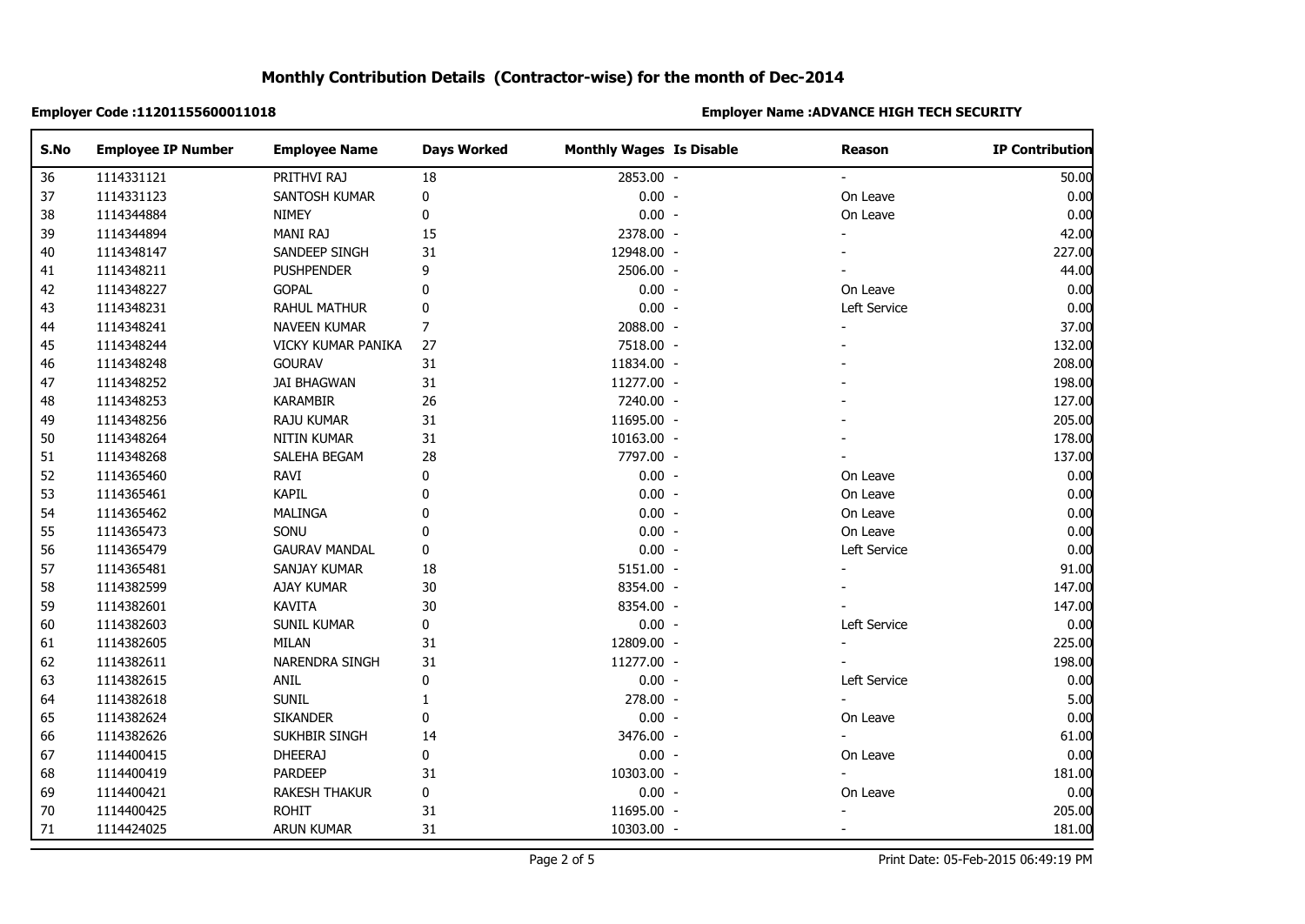| S.No     | <b>Employee IP Number</b> | <b>Employee Name</b>  | <b>Days Worked</b> | <b>Monthly Wages Is Disable</b> | Reason                   | <b>IP Contribution</b> |
|----------|---------------------------|-----------------------|--------------------|---------------------------------|--------------------------|------------------------|
| 72       | 1114424030                | <b>RAJESH</b>         | 31                 | 11556.00 -                      |                          | 203.00                 |
| 73       | 1114424032                | <b>DEEPAK</b>         | 31                 | 9467.00 -                       |                          | 166.00                 |
| 74       | 1114424033                | DHARMENDER KUMAR S 9  |                    | 2506.00 -                       |                          | 44.00                  |
| 75       | 1114424036                | SAIYAD GULAM ANWAR 31 |                    | 9189.00 -                       |                          | 161.00                 |
| 76       | 1114424037                | YOGESH KUMAR          | $\pmb{0}$          | $0.00 -$                        | Left Service             | 0.00                   |
| 77       | 1114424040                | <b>MAHESH</b>         | 0                  | $0.00 -$                        | On Leave                 | 0.00                   |
| 78       | 1114444383                | JITENDRA KUMAR        | 0                  | $0.00 -$                        | Left Service             | 0.00                   |
| 79       | 1114444384                | <b>BRIJENDER</b>      | 31                 | 8554.00 -                       |                          | 150.00                 |
| 80       | 1114444385                | <b>NAYAB SINGH</b>    | 31                 | 10024.00 -                      |                          | 176.00                 |
| 81       | 1114444388                | RAJMANGAL             | 31                 | 9328.00 -                       |                          | 164.00                 |
| 82       | 1114444389                | <b>VINOD KUMAR</b>    | 31                 | 12391.00 -                      |                          | 217.00                 |
| 83       | 1114444391                | SHARVAN               | 0                  | $0.00 -$                        | On Leave                 | 0.00                   |
| 84       | 1114444392                | <b>SHARDA</b>         | 0                  | $0.00 -$                        | Left Service             | 0.00                   |
| 85       | 1114444393                | <b>MD SAJJAD</b>      | 31                 | 10999.00 -                      |                          | 193.00                 |
| 86       | 1114444405                | <b>SUNIL</b>          | 31                 | 10999.00 -                      |                          | 193.00                 |
|          | 1114461306                | NITAI MALO            | $\mathbf 0$        | $0.00 -$                        | On Leave                 | 0.00                   |
| 88       | 1114461307                | PRADEEP KUMAR YADAV 0 |                    | $0.00 -$                        | On Leave                 | 0.00                   |
| 89       | 1114461308                | AMIT RAGHAV           | 0                  | $0.00 -$                        | On Leave                 | 0.00                   |
|          | 1114461310                | JITENDRA KUMAR        | 0                  | $0.00 -$                        | On Leave                 | 0.00                   |
| 90<br>91 | 1114461314                | <b>RAMJATAN</b>       | 0                  | $0.00 -$                        | On Leave                 | 0.00                   |
|          | 1114461324                | PREM SHANKAR SINGH    | 0                  | $0.00 -$                        | On Leave                 | 0.00                   |
|          | 1114461327                | DUKHARAN BARI         | 28                 | 7726.00 -                       |                          | 136.00                 |
| 94       | 1114461334                | RAGHAVENDRA SINGH     | 0                  | $0.00 -$                        | On Leave                 | 0.00                   |
|          | 1114461338                | SUNIL KUMAR           | $\pmb{0}$          | $0.00 -$                        | Left Service             | 0.00                   |
|          | 1114461341                | DEVESH KUMAR          | $\pmb{0}$          | $0.00 -$                        | On Leave                 | 0.00                   |
| 97       | 1114461342                | PAWAN KUMAR           | 27                 | 7657.00 -                       |                          | 134.00                 |
| 98       | 1114461345                | SANJAY KUMAR          | 31                 | 11834.00 -                      |                          | 208.00                 |
| 99       | 1114461347                | <b>SUDHIR</b>         | 0                  | $0.00 -$                        | On Leave                 | 0.00                   |
| 100      | 1114461352                | SHER KUMAR            | $\mathbf 0$        | $0.00 -$                        | On Leave                 | 0.00                   |
| 101      | 1114461355                | <b>DHARMENDER</b>     | $\pmb{0}$          | $0.00 -$                        | On Leave                 | 0.00                   |
| 102      | 1114461361                | DEEPALI               | 31                 | 10163.00 -                      |                          | 178.00                 |
| 103      | 1114461363                | <b>BADDI KUMAR</b>    | 0                  | $0.00 -$                        | On Leave                 | 0.00                   |
| 104      | 1114461367                | <b>BHARAT</b>         | 0                  | $0.00 -$                        | On Leave                 | 0.00                   |
| 105      | 1114461373                | <b>IMRAN KHAN</b>     | 0                  | $0.00 -$                        | On Leave                 | 0.00                   |
| 106      | 1114461374                | KAILASH SINGH         | $\pmb{0}$          | $0.00 -$                        | On Leave                 | 0.00                   |
| 107      | 1114482824                | <b>CHAIN SINGH</b>    | 31                 | 12000.00 -                      | $\overline{\phantom{0}}$ | 210.00                 |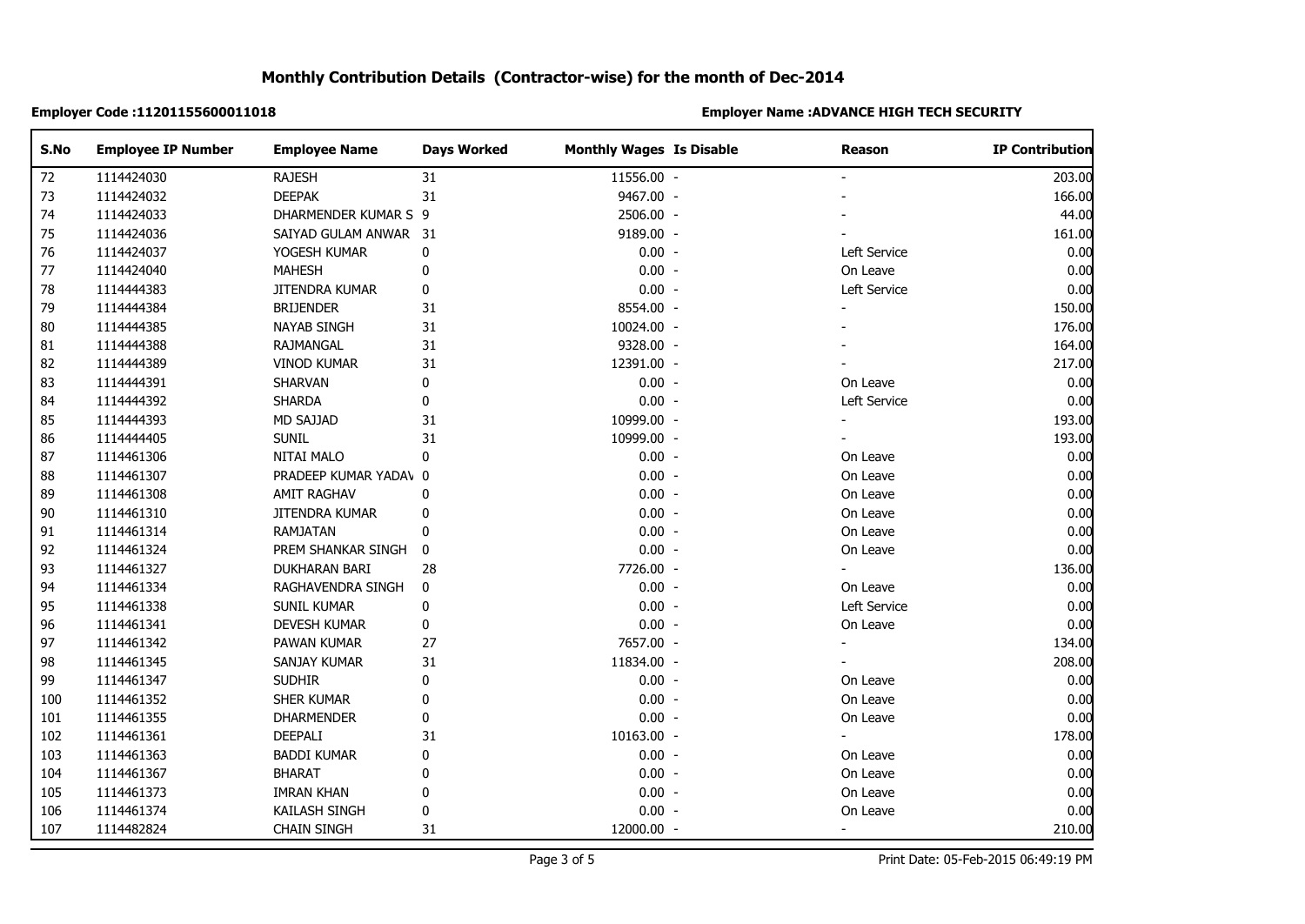| S.No | <b>Employee IP Number</b> | <b>Employee Name</b>  | <b>Days Worked</b>          | <b>Monthly Wages Is Disable</b> | Reason                        | <b>IP Contribution</b> |
|------|---------------------------|-----------------------|-----------------------------|---------------------------------|-------------------------------|------------------------|
| 108  | 1114482854                | MUKESH KUMAR          | 31                          | 8910.00 -                       |                               | 156.00                 |
| 109  | 1114482857                | DAULAT KUMAR          | 0                           | $0.00 -$                        | On Leave                      | 0.00                   |
| 110  | 1114482860                | <b>SUMAN</b>          | 0                           | $0.00 -$                        | On Leave                      | 0.00                   |
| 111  | 1114482862                | <b>GOPAL KUMAR</b>    | 0                           | $0.00 -$                        | On Leave                      | 0.00                   |
| 112  | 1114497393                | SUDHA DEVI            | 31                          | 9885.00 -                       |                               | 173.00                 |
| 113  | 1114497403                | AJIMA KHATOON         | 31                          | 9607.00 -                       |                               | 169.00                 |
| 114  | 1114497409                | MUKUL TIWARI          | 26                          | 7379.00 -                       |                               | 130.00                 |
| 115  | 1114497425                | HIMANSHU MANRAL       | 26                          | 7379.00 -                       |                               | 130.00                 |
| 116  | 1114497433                | DUKHRAN BARI          | 0                           | $0.00 -$                        | Doesnt Belong To T            | 0.00                   |
| 117  | 1114498731                | <b>MONU</b>           | 0                           | $0.00 -$                        | On Leave                      | 0.00                   |
| 118  | 1114498734                | <b>VIJAY PAL</b>      | 0                           | $0.00 -$                        | On Leave                      | 0.00                   |
| 119  | 1114498745                | AJAY KUMAR            | $\mathbf{0}$                | $0.00 -$                        | On Leave                      | 0.00                   |
| 120  | 1114498748                | <b>RANI DEVI</b>      | 31                          | 8910.00 -                       |                               | 156.00                 |
| 121  | 1114498751                | LAVAKUSH              | 9                           | 2483.00 -                       |                               | 44.00                  |
| 122  | 1114498753                | CHANDRA PRAKASH YAE 0 |                             | $0.00 -$                        | On Leave                      | 0.00                   |
| 123  | 1114498754                | AMIT                  | 0                           | $0.00 -$                        | On Leave                      | 0.00                   |
| 124  | 1114498757                | <b>KAMAL KUMAR</b>    | 10                          | 2759.00 -                       |                               | 49.00                  |
| 125  | 1114498761                | PREM BAHADUR          | 0                           | $0.00 -$                        | On Leave                      | 0.00                   |
| 126  | 1114498764                | <b>JITENDAR KUMAR</b> | 0                           | $0.00 -$                        | On Leave                      | 0.00                   |
| 127  | 1114498856                | <b>BYAS YADAV</b>     | 31                          | 8484.00 -                       |                               | 149.00                 |
| 128  | 1114498861                | <b>MANOJ</b>          | 0                           | $0.00 -$                        | On Leave                      | 0.00                   |
| 129  | 1114498868                | <b>VIRENDAR KUMAR</b> | 0                           | $0.00 -$                        | On Leave                      | 0.00                   |
| 130  | 1114513377                | SANDEEP               | 31                          | 9467.00 -                       |                               | 166.00                 |
| 131  | 1114513383                | TRUN KUMAR MATHUR     | 28                          | 7797.00 -                       |                               | 137.00                 |
| 132  | 1114513387                | <b>NEHA</b>           | 26                          | 7240.00 -                       |                               | 127.00                 |
| 133  | 1114513389                | <b>VIJENDER KUMAR</b> | 25                          | 6961.00 -                       |                               | 122.00                 |
| 134  | 1114513390                | <b>NISHA</b>          | 4                           | 1114.00 -                       |                               | 20.00                  |
| 135  | 1114513392                | <b>NEERAJ KUMAR</b>   | 4                           | 1114.00 -                       |                               | 20.00                  |
| 136  | 1114516436                | DUKHHARAN             | 0                           | $0.00 -$                        | Doesnt Belong To T            | 0.00                   |
| 137  | 2013005319                | SANTOSH               | 31                          | 17069.00 -                      |                               | 299.00                 |
| 138  | 2013713287                | <b>SARVINDER</b>      | 31                          | 11417.00 -                      |                               | 200.00                 |
| 139  | 2015023541                | NARAYAN MISHRA        | 31                          | 8554.00 -                       |                               | 150.00                 |
| 140  | 2015053957                | <b>ROHTASH</b>        | 31                          | 12000.00 -                      |                               | 210.00                 |
| 141  | 2015053961                | SATYABIR SINGH        | 31                          | 12000.00 -                      |                               | 210.00                 |
|      |                           |                       | <b>Total Monthly Wages:</b> | 742,863.00                      | <b>Total IP Contribution:</b> | 13,039.00              |